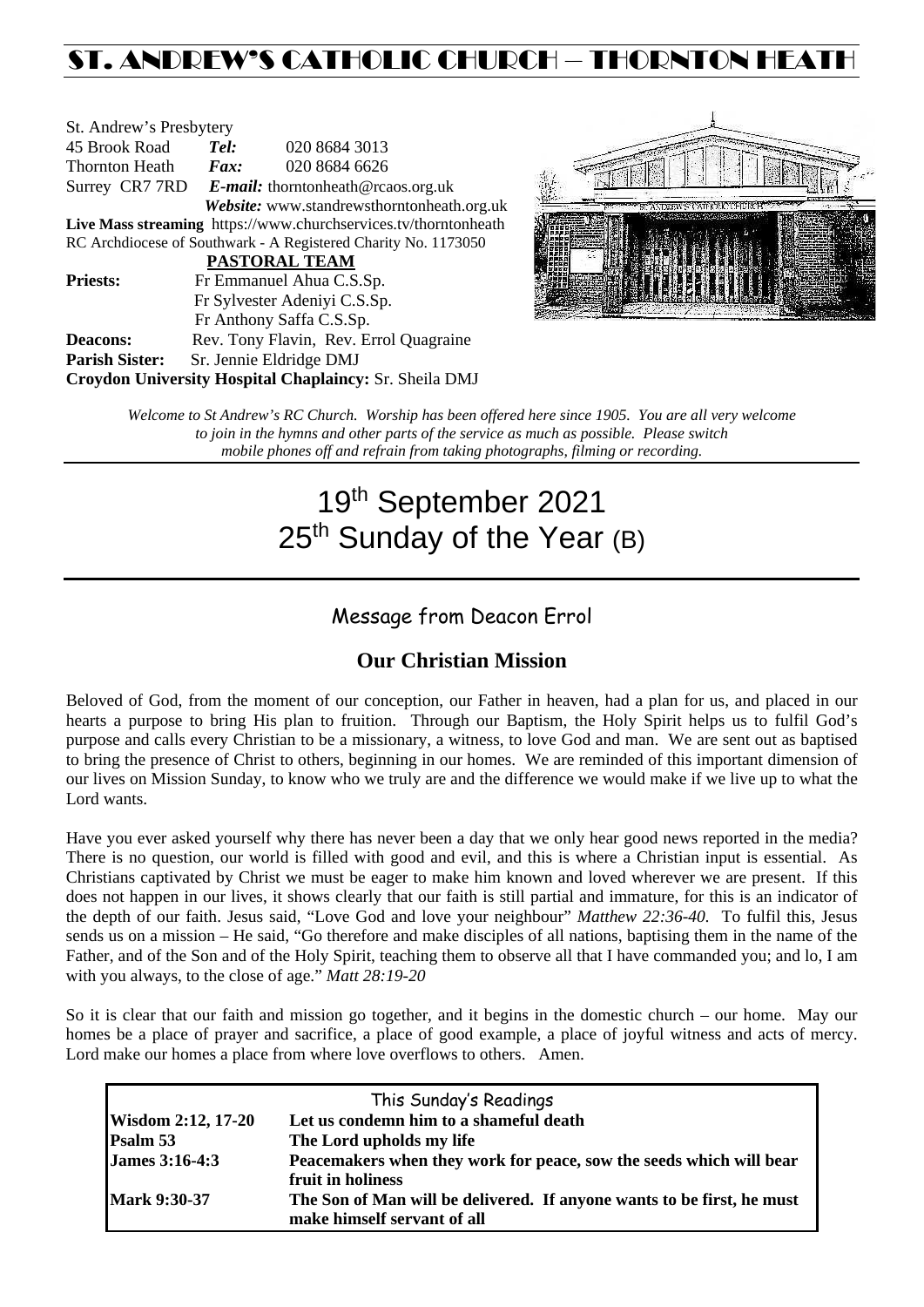|                                      |                         | UNIY JUI IIIC WEEN                     |                                     |
|--------------------------------------|-------------------------|----------------------------------------|-------------------------------------|
| Sunday 19 <sup>th</sup> September    |                         | 6.00pm (Saturday) First Mass of Sunday | For the People of the Parish        |
| Sunday of the Year                   | 9.30am                  | <b>Mass</b>                            | Bernard Freeman - Birthday          |
|                                      | 11.30am                 | <b>Mass</b>                            | The Pakium Family, Michael, Andrea  |
|                                      |                         |                                        | & Rosemary                          |
|                                      | 6.00 <sub>pm</sub>      | <b>Mass</b>                            | Jim & Mark Gilbert RIP              |
| Monday $20^{th}$ September           | 7.30am                  | <b>Mass</b>                            | Souls in Purgatory                  |
|                                      | 10.00am                 | <b>Mass</b>                            | Mrs Lily Paes RIP Anniv             |
| Tuesday 21 <sup>st</sup> September   | 7.30am                  | <b>Mass</b>                            | Michael Jeffrey Chambers RIP Anniv  |
|                                      | 10.00am                 | <b>Mass</b>                            | Rosanna Sookram - Ill health        |
| Wednesday 22 <sup>nd</sup> September | 7.30am                  | <b>Mass</b>                            | Beatrice Ogunnupebi RIP             |
|                                      | 10.00am                 | <b>Mass</b>                            | Fred Furey - Ill health             |
| Thursday 23 <sup>rd</sup> September  | 7.30am                  | Mass                                   | Zdeslau Kurpinska RIP               |
|                                      | 10.00am                 | Mass                                   | Frank Cunningham - Ill health       |
| Friday 24 <sup>th</sup> September    | 7.30am                  | <b>Mass</b>                            |                                     |
|                                      | 10.00am                 | <b>Mass</b>                            | <b>Sr Mary Martin RIP</b>           |
|                                      | $10.30 - 12$ noon       | <b>Adoration</b>                       |                                     |
| Saturday 25 <sup>th</sup> September  | 9.30am                  | Mass                                   |                                     |
|                                      | $10.00 - 10.30$ am      | <b>Confessions</b>                     |                                     |
|                                      | $5.00 - 5.30 \text{pm}$ | <b>Confessions</b>                     |                                     |
|                                      | 6.00 <sub>pm</sub>      | <b>First Mass of Sunday</b>            | Gemma Moses & Family - Thanksgiving |
| Sunday 26 <sup>th</sup> September    | 9.30am                  | <b>Mass</b>                            | Deceased Members Freeman Family RIP |
| $26^{th}$ Sunday of the Year         | 11.30am                 | <b>Mass</b>                            | Alan Ogwuke RIP Anniv               |
|                                      | 6.00 <sub>pm</sub>      | <b>Mass</b>                            | For the People of the Parish        |

Church cleaners: this week: Fifi's Group, next week: Sancho's Dusters

# St. Andrew's Parish Notices

# **FACEMASKS**

Please can we ask you to continue to use a face covering if you are able to and to use the hand sanitiser when entering our Church.

# **GIFT AID ENVELOPES 2021/22**

To help us with the re-ordering of the Gift Aid boxes, please can we ask you to tick "yes" or "no" if you want them. All the current names are displayed on the notice board in the porch. This list will only be available for one month, so please make sure you tick your name please.

# **ANNUAL MASS COUNT**

This commences this weekend and then for the following three weeks. Please can the counters kindly record the numbers on the sheet on the table just outside of the Priest's Sacristy. Thank you to Adele for making the arrangements.

# **THE RITE OF CHRISTIAN INITIATION FOR CHILDREN (RCIC)**

The RCIC is for children whose parent is Catholic and are over the age of 7 years and have not been baptised and also for children in year 5 and above who have not made their First Communion. Please come to registration and Session 1 on Tuesday  $28<sup>th</sup>$  September in the parish hall on Quadrant Road 6.30pm - 7.30pm. Please note that an accompanying parent or adult must stay with the child for the full session.

# Diary for the Week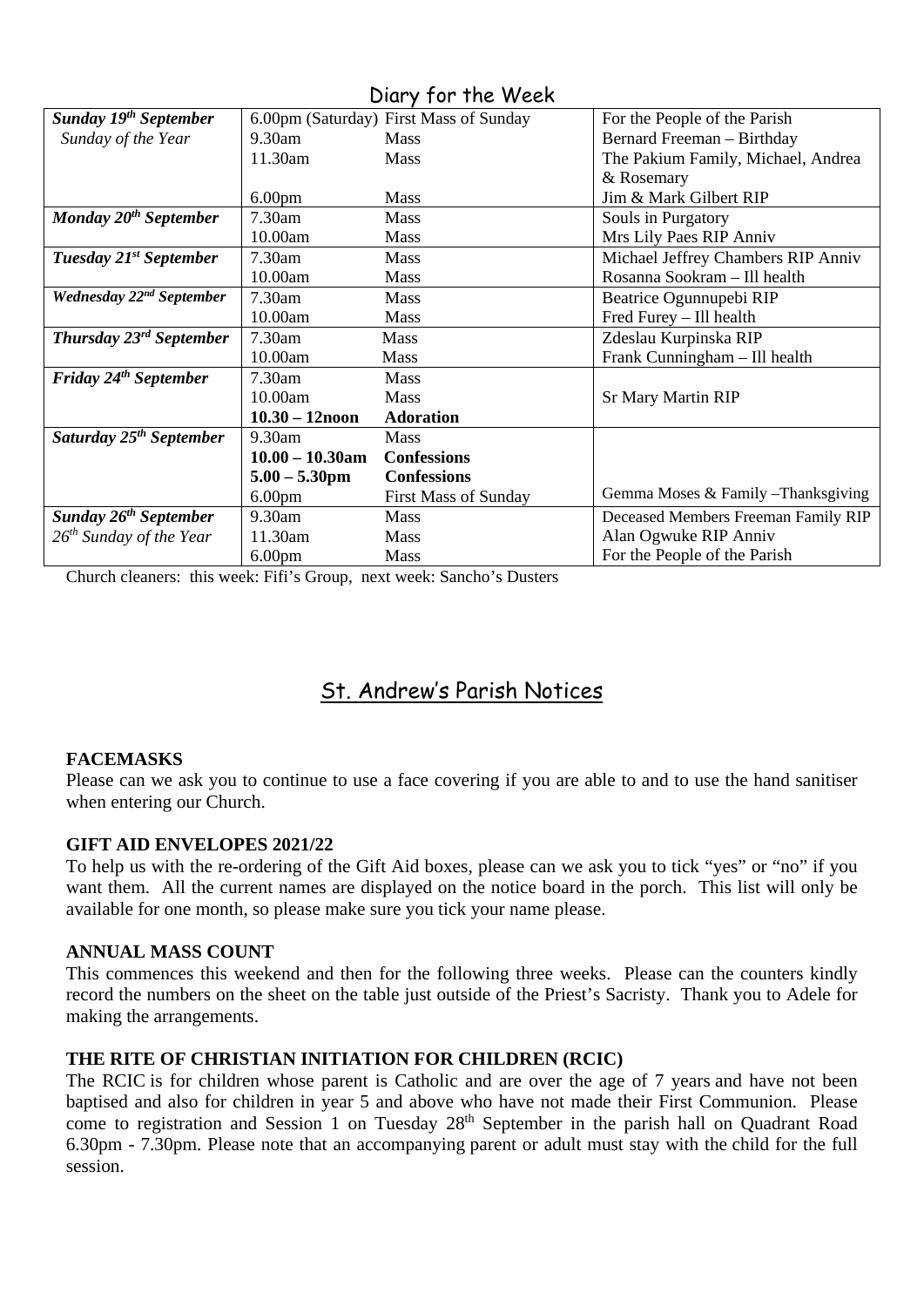# **RITE OF CHRISTIAN INITIATION OF ADULTS (RCIA)**

The RCIA is for anyone who is interested in becoming a member of the Catholic Church. This begins on Tuesday 28th September at 7.45pm in the parish hall on Quadrant Road until 9.00pm. If you know of anyone who might be interested please encourage them to come along and perhaps come with them.

# **SCHOOL REFERENCES**

Please come along to the remaining dates for you to see Fr Emmanuel. Please come prepared with the School's Priest reference forms and your child's Baptism Certificate. The following remaining dates are:

Monday  $11^{th}$  October  $11.00 - 1.00$  pm and  $7.00 - 9.00$  pm Tuesday  $12^{th}$  October  $7.00 - 9.00$ pm Wednesday  $13<sup>th</sup>$  October  $11.00 - 1.00$ pm

*Please note that these will be the only dates that Fr Emmanuel will see you to sign the school forms, so please make every effort to attend. In the last two years we have had to see many parents with very late forms giving lots of different excuses as to why they missed the original dates.* 

*These dates will be the only dates available – no excuses! Fr Emmanuel*

## **ADORATION**

Please come in and spend some time in the presence of Our Lord in the Blessed Sacrament for Adoration every Friday from 10.30am – 12noon.

## **ALL NATIONS CATHOLIC CHARISMATIC GROUP UK - FOODBANK**

The group have launched a food bank project in order to help families who are in need of extra help with regards to some food items. This will be held in St Andrew's hall every second Saturday every month until the end of the year. The next one will be on Saturday  $9<sup>th</sup>$  October approximately from 12.00 – 1.00pm. We would welcome any food donations, tinned, dry packets, etc. Please see the poster in the porch for more info and contact details. If you know of any families who may benefit from this, please let them know.

### **REPOSITORY**

The Repository will be open after the 9.30am and 11.30am Masses on Sunday.

### **ACTIVE RETIREMENT GROUP**

It is with sadness and regret that we have to let you know that Bill and Gwen Whalley have decided to retire from the Wednesday Active Retirement Group. After some 10 years this has been a difficult decision for Bill and Gwen to make but they believe that as they step aside this will allow for hopefully others to take over and put a new emphasis and impetus to the club.

Please can we ask our members to let others know as soon as possible, especially those that do not attend St. Andrew's.

As a parish we would like to say a big thank you to Bill and Gwen for their many years of service and we send our good wishes to them for the future.

## **CHURCH CLEANERS WANTED URGENTLY**

We really need more people to help with the task of cleaning God's house. Especially over the past year the burden has fallen on just a few who are having to cope on their own so if you can spare an hour or two and would like to help by joining one of our groups, please contact Fifi on 07932 764273. Thank you.